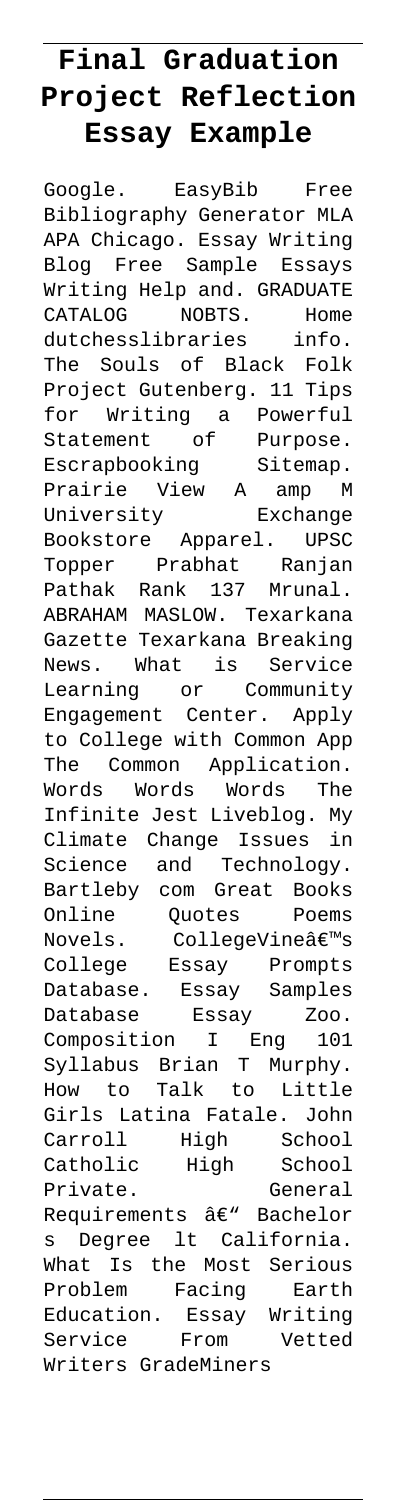**Google**

**June 22nd, 2018 - Search the world s information including webpages images videos and more Google has many special features to help you find exactly what you re looking for**'

'**EasyBib Free Bibliography Generator MLA APA Chicago** June 22nd, 2018 - Automatic works cited and bibliography formatting for MLA APA and Chicago Turabian citation styles Now supports 7th edition of MLA''**ESSAY WRITING BLOG FREE SAMPLE ESSAYS WRITING HELP AND JUNE 24TH, 2018 - IN OUR BLOG YOU CAN FIND GENERAL AND SPECIFIC WRITING TIPS ON HOW TO DEAL WITH ACADEMIC PAPERS LOOK FOR SAMPLE ESSAY AS AN EXAMPLE FOR YOUR RESEARCH PAPER AND GET TO KNOW HOW TO SCORE A FOR THE ASSIGNMENT**' '**GRADUATE CATALOG NOBTS** June 23rd, 2018 - 4 INTRODUCTION Denominational Affiliation and Support New Orleans Baptist Theological Seminary is an entity of the Southern Baptist Convention and is given significant funding by the Cooperative''**home dutchesslibraries info june 24th, 2018 - vacation in rome essay descriptive essay on camping writing a good action research dissertation water tank essay constitucion de 1931 analysis essay mit dissertation xls religious morals of moses essay david sedaris essay new yorker my antonia character analysis essay**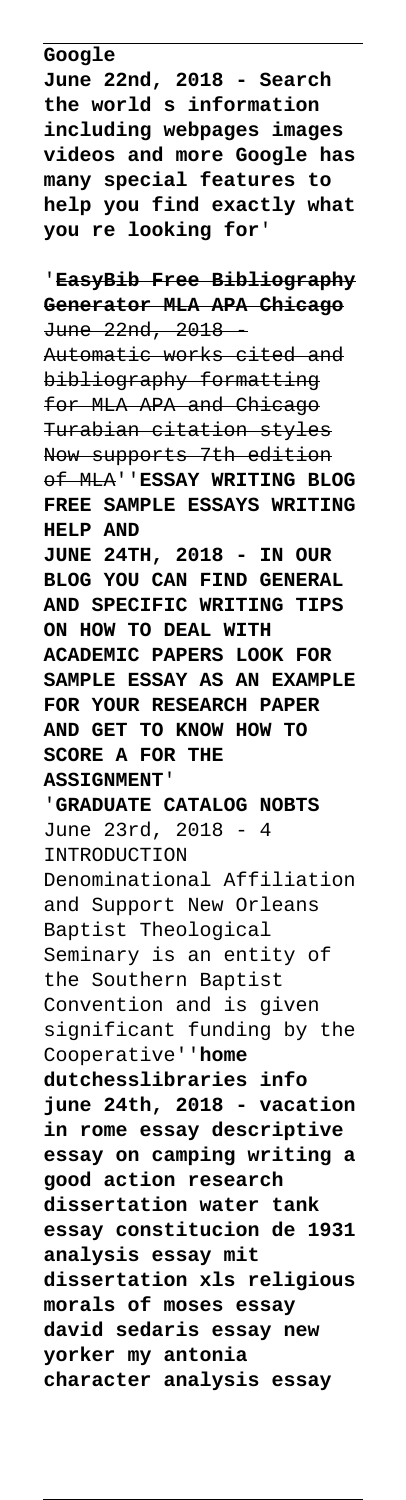**write my dissertation uk government argumentative essay ppt xe research paper**' '**The Souls Of Black Folk Project Gutenberg June 11th, 2018 - The Project Gutenberg EBook Of The Souls Of Black Folk By W E B Du Bois This EBook Is For The Use Of Anyone Anywhere At No Cost And With Almost No Restrictions Whatsoever**''**11 Tips for Writing a Powerful Statement of Purpose** June 24th, 2018 Hey Sunny Itâ€<sup>m</sup>s a question many students face when applying for a Computer Science program In your<br>case if your final year case if your final project is related to Computer Science try and emphasise how doing that project made you realize your interest for Computers''**ESCRAPBOOKING SITEMAP** JUNE 23RD, 2018 - THE FOLLOWING MATERIALS WERE DEVELOPED FOR A CONFERENCE PRESENTATION THEY WILL BE

EXPANDED AND REFINED OVER THE NEXT YEAR EVENTUALLY THEY WILL BECOME THE BASIS FOR THE E SCRAPBOOKING

WEBSITE''**Prairie View A Amp M University Exchange Bookstore Apparel** June 22nd, 2018 - Shop Prairie View A

Amp M University Apparel Textbooks

Merchandise And Gifts At The Panthers

Bookstore Flat Rate Shipping'

'**UPSC Topper Prabhat Ranjan Pathak Rank 137 Mrunal** June 24th, 2018 - Till the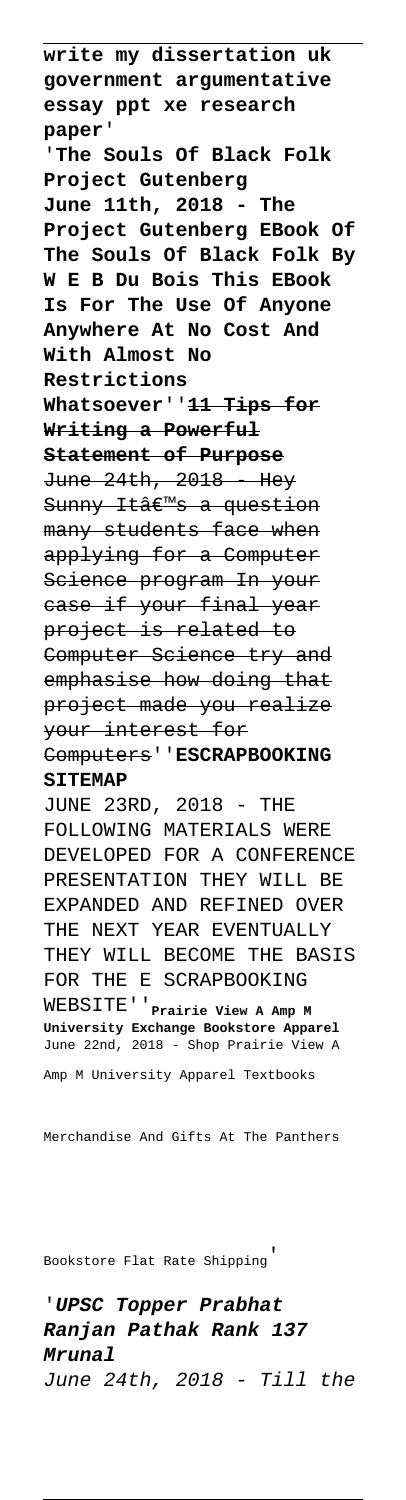age of 6 until my father got into INDIAN ARMY i had experienced poverty and its spillover effect in poor education said Prabhat Ranjan Pathak' '**ABRAHAM MASLOW**

June 23rd, 2018 - Biography Abraham

Harold Maslow was born April 1 1908 in

Brooklyn New York He was the first of

seven children born to his parents who

themselves were uneducated Jewish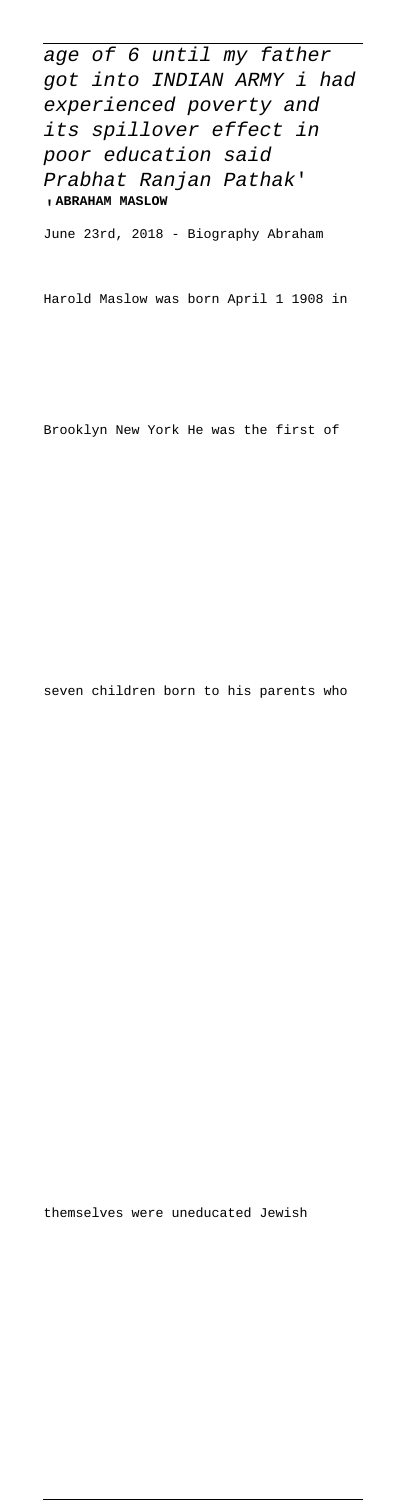## '**Texarkana Gazette Texarkana Breaking News** June 24th, 2018 - The Texarkana Gazette is the premier source for local news and sports in Texarkana and the surrounding Arklatex areas'

## '**What is Service Learning or Community Engagement Center**

June 23rd, 2018 - Capstone Course Model These courses are generally designed for majors and minors in a given discipline and are offered almost exclusively to students in their final year''**Apply to College with Common App The Common Application**

June 24th, 2018 With instant access to more than 700 colleges and universities around the world the Common App is the most seamless way to manage the application process''**words words words the infinite jest liveblog** june 23rd, 2018 - jump to the latest entry in the infinite jest liveblog table of contents introduction to the liveblog don't read the foreword pgs xi â€" xvi'

## '**my climate change issues in science and technology**

june 19th, 2018 - 11 thoughts on  $\hat{a} \in \infty$  my

climate change â€. frank mancuso

february 19 2016 at 7 28 am seems to me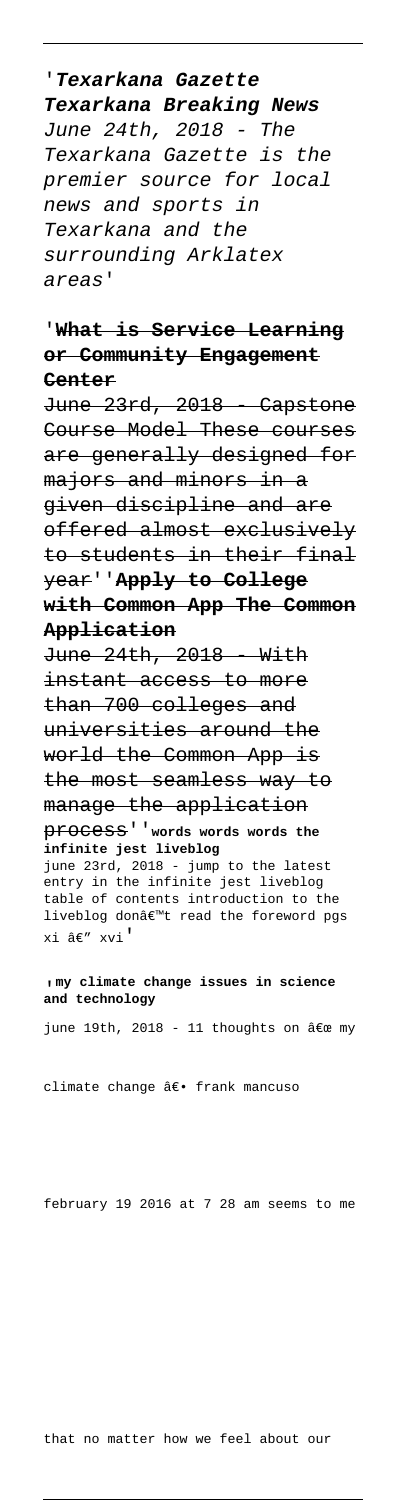planet or eloquently write about what we know is happening to it nothing of any significance changes,

'**Bartleby com Great Books Online Quotes Poems Novels June 24th, 2018 - Bartleby com publishes thousands of free online classics of reference literature and nonfiction**'' CollegeVineâ€<sup>™</sup>s College **Essay Prompts Database** June 22nd, 2018 - Applying to college and trying to find all the correct essay prompts Search for your schoolâems prompts in our database and easily find the prompts and CollegeVine's 2017 2018 essay guides''**Essay Samples Database Essay Zoo** June 24th, 2018 Description Other Literature Amp Language Write An Essay It Is About The Reason That I Painted This Art Work For My Final Project For Art History This Semester We Learnt About The Renaissance I Like The Van Gogh S Shoes So I Painted My Art Work By Using Van Gogh S Painting Style To Draw The Shoes That Is For Me' '**composition i eng 101 syllabus brian t murphy**

june 24th, 2018 - course goals learning

outcomes writing literacy to produce

precise clear grammatically correct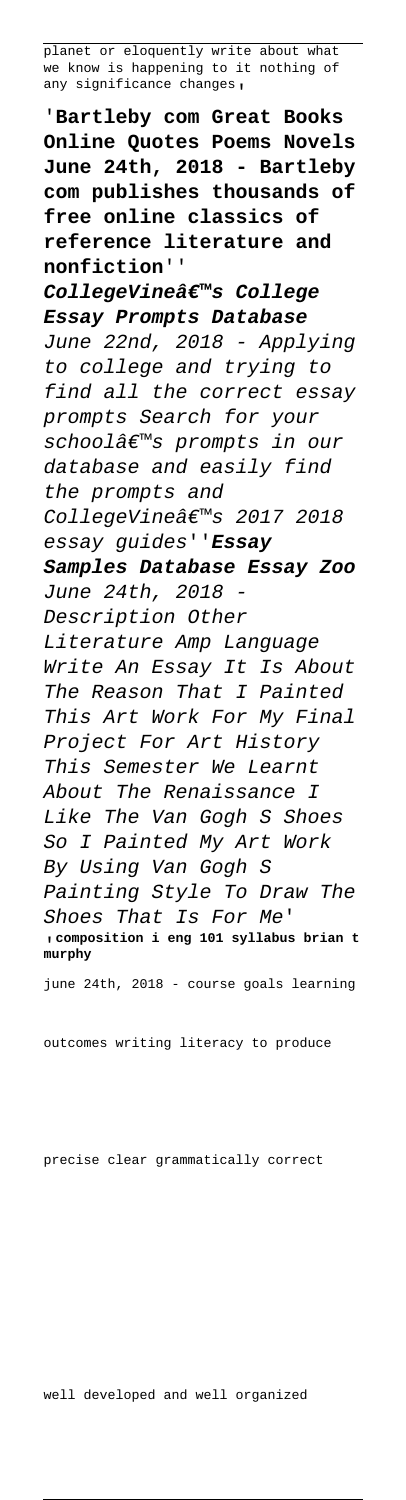writing appropriate to academic social and occupational fields<sub>'</sub>

'**HOW TO TALK TO LITTLE GIRLS LATINA FATALE** JUNE 23RD, 2018 - I WENT TO A DINNER PARTY AT A FRIEND€<sup>™</sup>S HOME LAST WEEKEND AND MET HER FIVE YEAR OLD DAUGHTER FOR THE FIRST TIME LITTLE MAYA WAS ALL CURLY BROWN HAIR DOE LIKE DARK EYES AND ADORABLE IN HER SHINY PINK NIGHTGOWN' '**John Carroll High School Catholic High School Private** June 22nd, 2018 - 2018 JCHS Summer

Sports Camps June 18 2018 John Carroll

is excited to provide a variety of

sports camps for local students this

summer View Form''**General Requirements â€" Bachelor s Degree lt California**